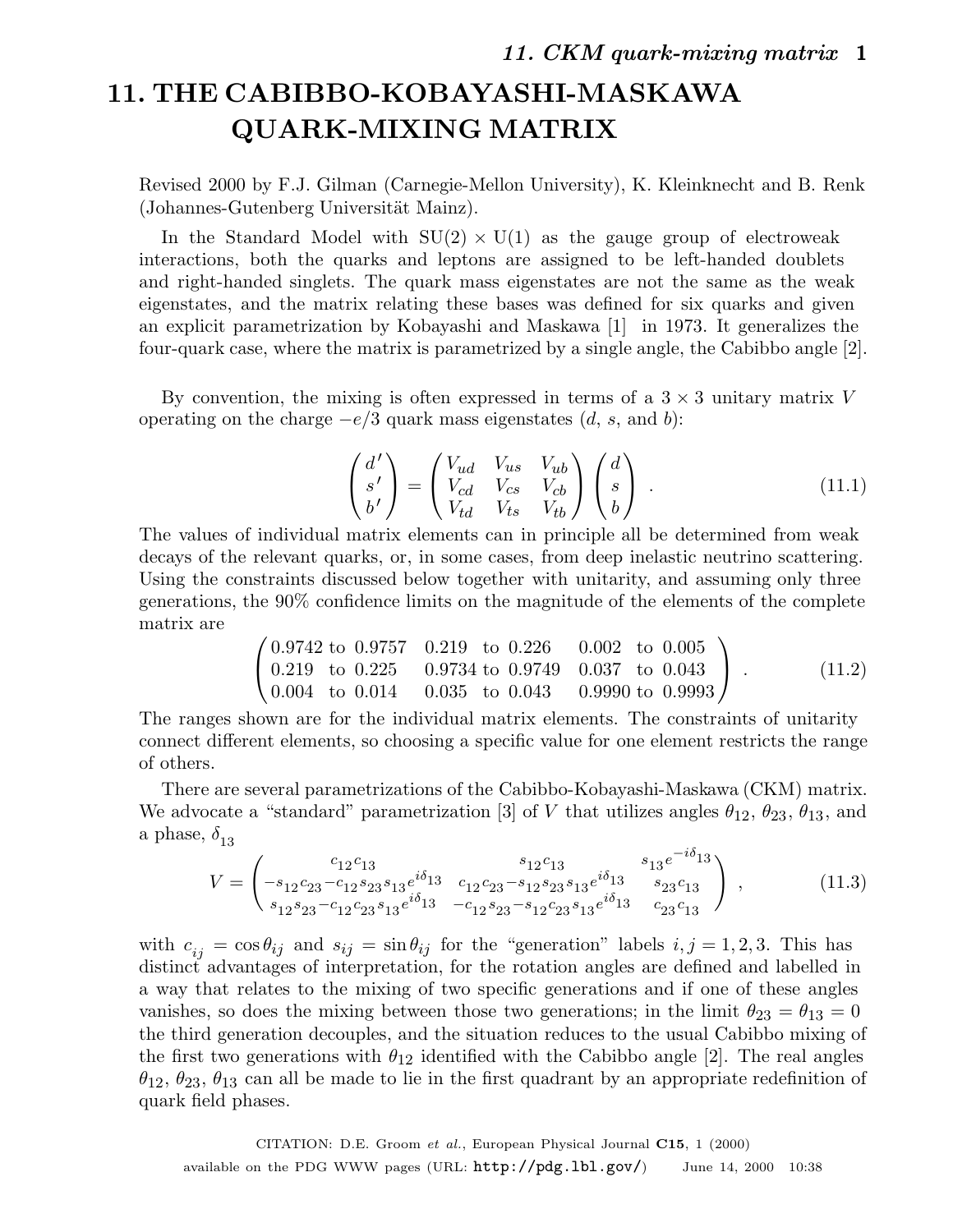The matrix elements in the first row and third column, which can be directly measured in decay processes, are all of a simple form, and, as  $c_{13}$  is known to deviate from unity only in the sixth decimal place,  $V_{ud} = c_{12}$ ,  $V_{us} = s_{12}$ ,  $V_{ub} = s_{13} e^{-i\delta_{13}}$ ,  $V_{cb} = s_{23}$ , and  $V_{tb} = c_{23}$  to an excellent approximation. The phase  $\delta_{13}$  lies in the range  $0 \le \delta_{13} < 2\pi$ , with nonzero values generally breaking  $\mathbb{CP}$  invariance for the weak interactions. The generalization to the n generation case contains  $n(n-1)/2$  angles and  $(n-1)(n-2)/2$ phases. The range of matrix elements in Eq. (11.2) corresponds to 90% CL limits on the sines of the angles of  $s_{12} = 0.219$  to  $0.226$ ,  $s_{23} = 0.037$  to 0.043, and  $s_{13} = 0.002$  to 0.005.

Kobayashi and Maskawa [1] originally chose a parametrization involving the four angles  $\theta_1$ ,  $\theta_2$ ,  $\theta_3$ , and  $\delta$ :

$$
\begin{pmatrix} d' \\ s' \\ b' \end{pmatrix} = \begin{pmatrix} c_1 & -s_1 c_3 & -s_1 s_3 \\ s_1 c_2 & c_1 c_2 c_3 - s_2 s_3 e^{i\delta} & c_1 c_2 s_3 + s_2 c_3 e^{i\delta} \\ s_1 s_2 & c_1 s_2 c_3 + c_2 s_3 e^{i\delta} & c_1 s_2 s_3 - c_2 c_3 e^{i\delta} \end{pmatrix} \begin{pmatrix} d \\ s \\ b \end{pmatrix},
$$
\n(11.4)

where  $c_i = \cos \theta_i$  and  $s_i = \sin \theta_i$  for  $i = 1, 2, 3$ . In the limit  $\theta_2 = \theta_3 = 0$ , this reduces to the usual Cabibbo mixing with  $\theta_1$  identified (up to a sign) with the Cabibbo angle [2]. Several different forms of the Kobayashi-Maskawa parametrization are found in the literature. Since all these parametrizations are referred to as "the" Kobayashi-Maskawa form, some care about which one is being used is needed when the quadrant in which  $\delta$ lies is under discussion.

A popular approximation that emphasizes the hierarchy in the size of the angles,  $s_{12} \gg s_{23} \gg s_{13}$ , is due to Wolfenstein [4], where one sets  $\lambda \equiv s_{12}$ , the sine of the Cabibbo angle, and then writes the other elements in terms of powers of  $\lambda$ :

$$
V \approx \begin{pmatrix} 1 - \lambda^2/2 & \lambda & A\lambda^3(\rho - i\eta) \\ -\lambda & 1 - \lambda^2/2 & A\lambda^2 \\ A\lambda^3(1 - \rho - i\eta) & -A\lambda^2 & 1 \end{pmatrix} .
$$
 (11.5)

with A,  $\rho$ , and  $\eta$  real numbers that were intended to be of order unity.

More recently, another parametrization has been advocated [5]. It arises in many theories of quark masses and is particularly useful where one builds models in which initially  $m_u = m_d = 0$  and there is no nontrivial phase in the CKM matrix. In this parametrization [5] no phases occur in the third row or third column of the CKM matrix, so that the CP-violating phase only occurs in the CKM matrix elements connecting first and second generation quarks. Consequently, the connection between measurements of  $CP$ -violating effects for B mesons and single CKM parameters is less obvious than in the standard parametrization.

No physics can depend on which of the above parametrizations (or any other) is used, as long as a single one is used consistently and care is taken to be sure that no other choice of phases is in conflict.

Our present knowledge of the matrix elements comes from the following sources: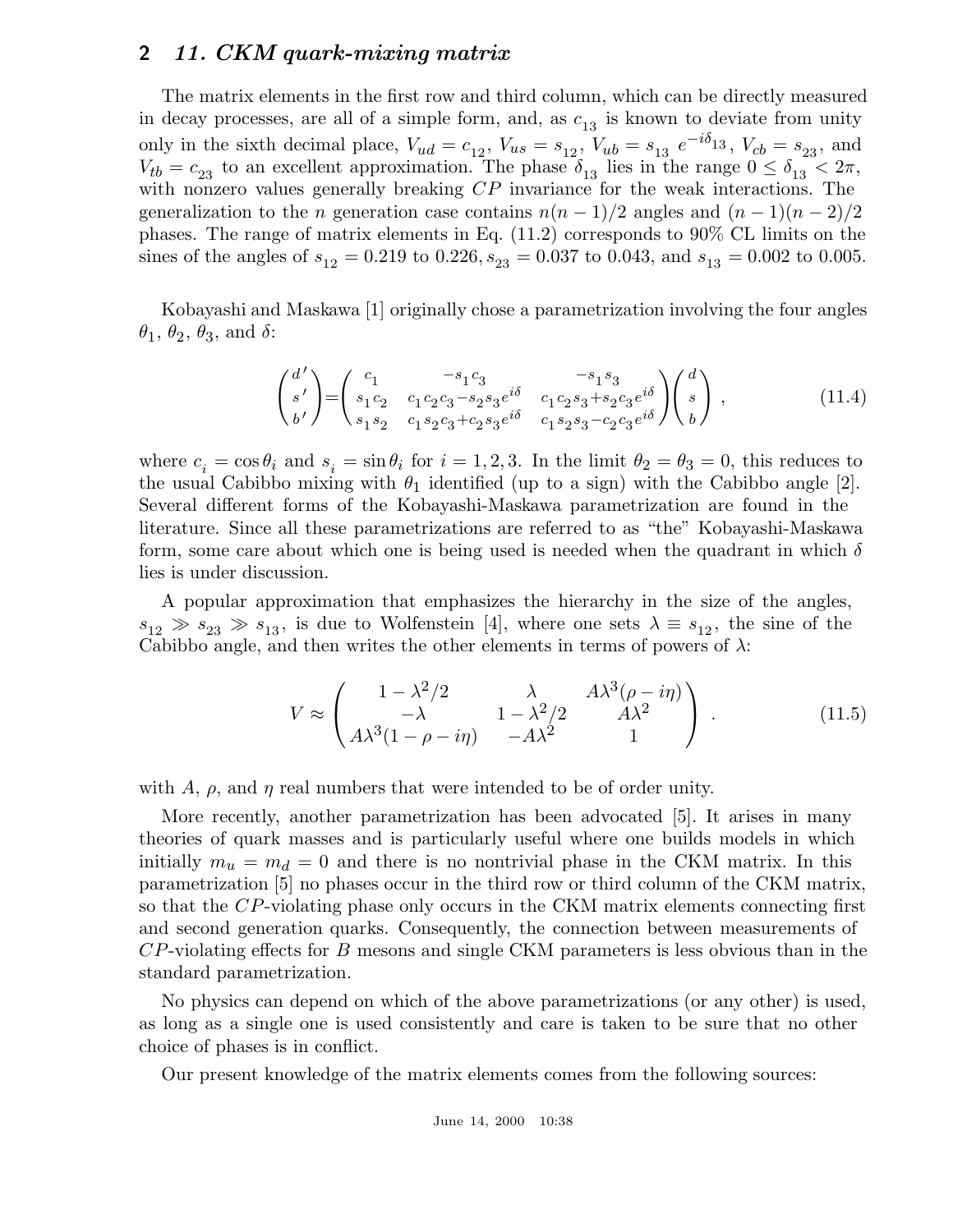$(1)|V_{ud}|$ : Analyses have been performed comparing nuclear beta decays that proceed through a vector current to muon decay. Radiative corrections are essential to extracting the value of the matrix element. They already include [6] effects of order  $Z\alpha^2$ , and most of the theoretical argument centers on the nuclear mismatch and structure-dependent radiative corrections [7,8]. New data have been obtained on superallowed  $0^+ \rightarrow 0^+$  beta decays [9].

Taking the complete data set, a value of  $|V_{ud}| = 0.9740 \pm 0.0005$  has been obtained [10]. It has been argued [11] that the change in charge-symmetry-violation for quarks inside nucleons that are in nuclear matter results in an additional change in the predicted decay rate by 0.075 to 0.2%, leading to a systematic underestimate of  $|V_{ud}|$ . This reasoning has been used [12] to explain quantitatively the binding energy differences of the valence protons and neutrons of mirror nuclei. While it can be argued [10] that there may be double-counting of corrections, until this is settled, we take this correction as an additional uncertainty to obtain a value of  $|V_{ud}| = 0.9740 \pm 0.0010$ .

The theoretical uncertainties in extracting a value of  $|V_{ud}|$  from neutron decays are significantly smaller than for decays of mirror nuclei, but the value depends on both the value of  $g_A/g_V$  and the neutron lifetime. Experimental progress has been made on the former quantity using very highly polarized cold neutrons together with improved detectors. Averaging over recent experiments [13] gives  $g_A/g_V = -1.2715 \pm 0.0021$  and results in  $|V_{ud}| = 0.9728 \pm 0.0012$  from neutron decay. Since most of the contributions to the errors in these two determinations of  $|V_{ud}|$  are independent, we average them to obtain

$$
|V_{ud}| = 0.9735 \pm 0.0008 \tag{11.6}
$$

 $(2)|V_{us}|$ : Analysis of  $K_{e3}$  decays yields [14]

$$
|V_{us}| = 0.2196 \pm 0.0023 . \tag{11.7}
$$

With isospin violation taken into account in  $K^+$  and  $K^0$  decays, the extracted values of  $|V_{us}|$  are in agreement at the 1% level. A reanalysis [8] obtains essentially the same value, but quotes a somewhat smaller error, which is only statistical. The analysis [15] of hyperon decay data has larger theoretical uncertainties because of first order SU(3) symmetry breaking effects in the axial-vector couplings. This has been redone incorporating second order SU(3) symmetry breaking corrections in models [16] applied to the WA2 data [17] to give a value of  $|V_{us}| = 0.2176 \pm 0.0026$ , which is consistent with Eq. (11.7) using the "best-fit" model. Since the values obtained in the models differ outside the errors and generally do not give good fits, we retain the value in Eq. (11.7) for  $|V_{us}|$ .

 $(3)|V_{cd}|$ : The magnitude of  $|V_{cd}|$  may be deduced from neutrino and antineutrino production of charm off valence d quarks. The dimuon production cross sections of the CDHS group [18] yield  $\overline{B}_c |V_{cd}|^2 = 0.41 \pm 0.07 \times 10^{-2}$ , where  $\overline{B}_c$  is the semileptonic branching fraction of the charmed hadrons produced. The corresponding value from the more recent CCFR Tevatron experiment [19], where a next-to-leading-order QCD analysis has been carried out, is  $0.534 \pm 0.021^{+0.025}_{-0.051} \times 10^{-2}$ , where the last error is from the scale uncertainty. Assuming a similar scale error for the CDHS result and averaging these two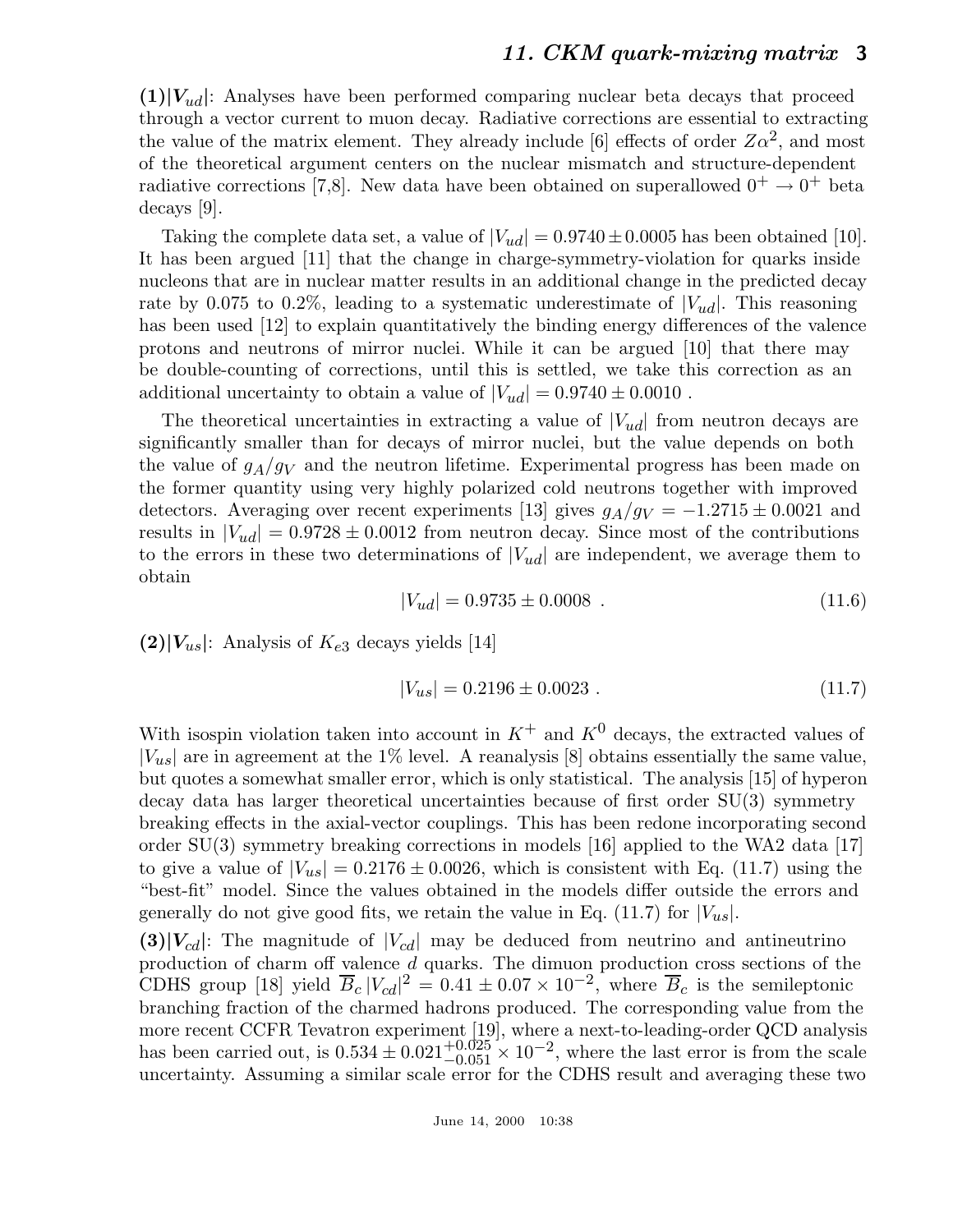results gives  $0.49 \pm 0.05 \times 10^{-2}$ . Supplementing this with data [20] on the mix of charmed particle species produced by neutrinos and PDG values for their semileptonic branching fractions (to give [19]  $\overline{B}_c = 0.099 \pm 0.012$ ) then yields

$$
|V_{cd}| = 0.224 \pm 0.016 \tag{11.8}
$$

 $(4)|V_{cs}|$ : Values of  $|V_{cs}|$  from neutrino production of charm are dependent on assumptions about the strange-quark density in the parton sea. The most conservative assumption, that the strange-quark sea does not exceed the value corresponding to an SU(3) symmetric sea, leads to a lower bound [18],  $|V_{cs}| > 0.59$ . It is more advantageous to proceed analogously to the method used for extracting  $|V_{us}|$  from  $K_{e3}$  decay; namely, we compare the experimental value for the width of  $D_{e3}$  decay with the expression [21] that follows from the standard weak interaction amplitude:

$$
\Gamma(D \to \overline{K}e^+\nu_e) = |f_+^D(0)|^2 |V_{cs}|^2 (1.54 \times 10^{11} \text{ s}^{-1}). \tag{11.9}
$$

Here  $f_{+}^{D}(q^2)$ , with  $q = p_D - p_K$ , is the form factor relevant to  $D_{e3}$  decay; its variation has been taken into account with the parametrization  $f_{+}^{D}(t)/f_{+}^{D}(0) = M^{2}/(M^{2} - t)$  and  $M = 2.1 \text{ GeV}/c^2$ , a form and mass consistent with direct measurements [22]. Combining data on branching fractions for  $D_{e3}$  decays with accurate values for the D lifetimes [22] yields a value of  $(0.818 \pm 0.041) \times 10^{11} \text{ s}^{-1}$  for  $\Gamma(D \to \overline{K}e^+ \nu_e)$ . Therefore

$$
|f_+^D(0)|^2 |V_{cs}|^2 = 0.531 \pm 0.027 . \qquad (11.10)
$$

A very conservative assumption is that  $|f_+^D(0)| < 1$ , from which it follows that  $|V_{cs}| > 0.62$ . Calculations of the form factor either performed [23,24] directly at  $q^2 = 0$ , or done [25] at the maximum value of  $q^2 = (m_D - m_K)^2$  and interpreted at  $q^2 = 0$  using the measured  $q^2$  dependence, give the value  $f_{+}^{D}(0) = 0.7 \pm 0.1$ . It follows that

$$
|V_{cs}| = 1.04 \pm 0.16 \tag{11.11}
$$

Recent measurements [26] of  $|V_{cs}|$  in charmed-tagged W decays give a consistent result of  $|V_{cs}| = 0.97 \pm 0.09$  (stat.)  $\pm 0.07$  (syst.). The constraint of unitarity when there are only three generations gives a much tighter bound (see below).

 $(5)|V_{cb}|$ : The heavy quark effective theory [27] (HQET) provides a nearly modelindependent treatment of B semileptonic decays to charmed mesons, assuming that both the b and c quarks are heavy enough for the theory to apply. Measurements of the exclusive decay  $B \to \overline{D}^* \ell^+ \nu_\ell$  have been used primarily to extract a value of  $|V_{cb}|$  using corrections based on the HQET. Exclusive  $B \to \overline{D} \ell^+ \nu_\ell$  decays give a consistent but less precise result. Analysis of inclusive decays, where the measured semileptonic bottom hadron partial width is assumed to be that of a b quark decaying through the usual  $V-A$ interaction, depends on going from the quark to the hadron level. This is also understood within the context of the HQET [28], and the results for  $|V_{cb}|$  are again consistent with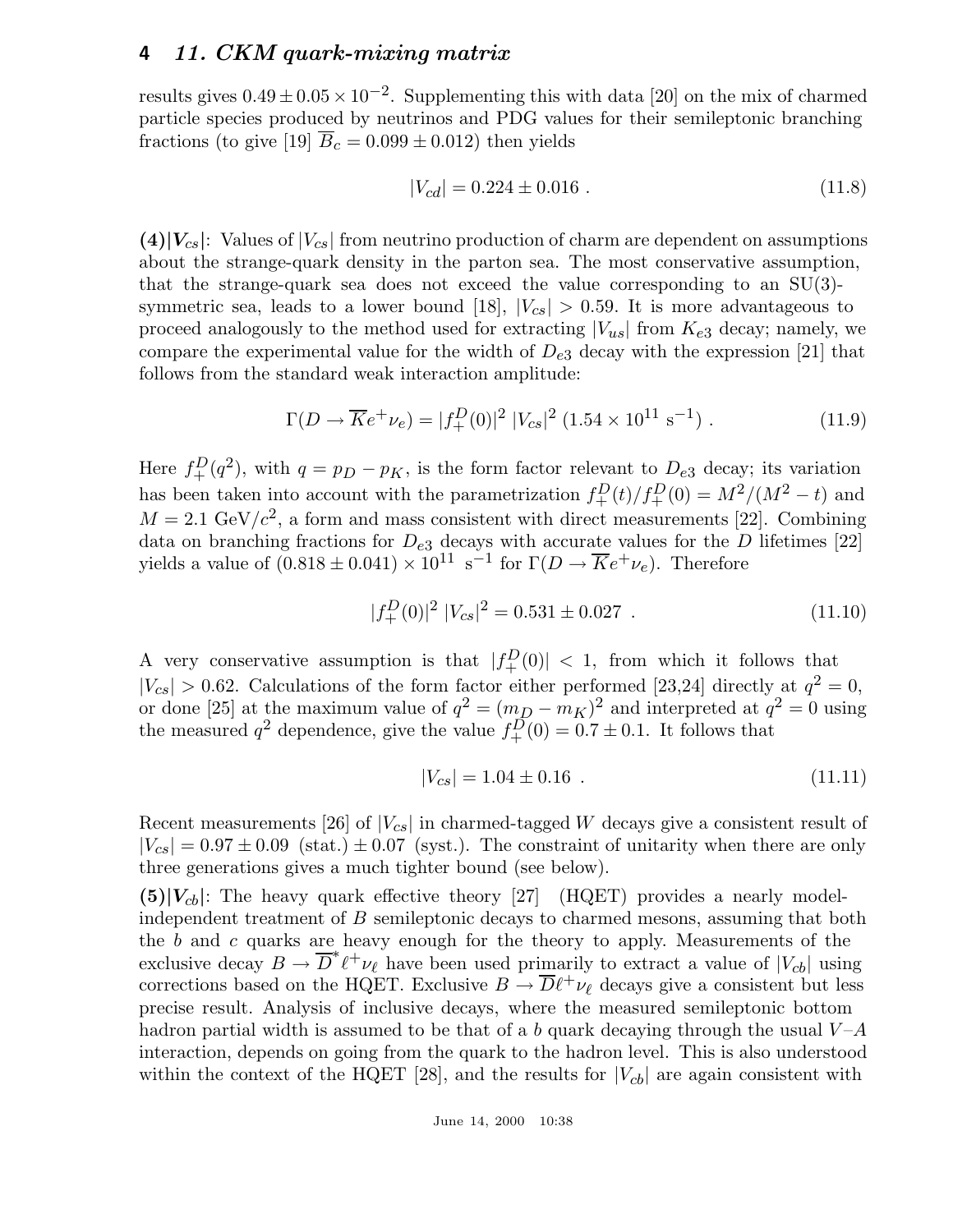those from exclusive decays. Combining all the LEP data on both exclusive and inclusive decays gives [29]

$$
|V_{cb}| = 0.0402 \pm 0.0019 , \qquad (11.12)
$$

which is consistent with the latest CLEO result [29] from exclusive and inclusive decays,  $|V_{cb}| = 0.0404 \pm 0.0034$ . The combination of large data samples and the HQET make this the third most accurately measured CKM matrix element, after  $|V_{ud}|$  and  $|V_{us}|$ .

**(6)** $|V_{ub}|$ : The decay  $b \to u\ell\overline{\nu}$  and its charge conjugate can be observed from the semileptonic decay of B mesons produced on the  $\Upsilon(4S)$  ( $b\overline{b}$ ) resonance by measuring the lepton energy spectrum above the endpoint of the  $b \to c\ell\overline{\nu}_\ell$  spectrum. There the  $b \to u \ell \overline{\nu}_{\ell}$  decay rate can be obtained by subtracting the background from nonresonant  $e^+e^-$  reactions. This continuum background is determined from auxiliary measurements off the  $\Upsilon(4S)$ . The interpretation of the result in terms of  $|V_{ub}/V_{cb}|$  depends fairly strongly on the theoretical model used to generate the lepton energy spectrum, especially for  $b \rightarrow u$  transitions [24,25,30].

The LEP experiments ALEPH [31], L3 [32], and DELPHI [33] have presented new analyses that measure the  $b \to u \ell \nu_{\ell}$  component in b decays at the  $Z^0$ . Discrimination between  $u$ -like and  $c$ -like decays is based on up to 20 different event parameters which are sensitive to the mass of the quark of the final state. Using an extended range of the spectrum compared to the end-point analysis, this extraction of  $|V_{ub}|$  is less sensitive to theoretical assumptions, but requires a detailed understanding of the decay  $b \to c\ell\nu_{\ell}$ .

The value of  $|V_{ub}|$  can also be extracted from exclusive decays, such as  $B \to \pi \ell \nu_{\ell}$ and  $B \to \rho \ell \nu_{\ell}$ , but there is an associated theoretical model dependence in the values of the matrix elements of the weak current between exclusive states. There has been a substantial increase in the data from CLEO for these exclusive decays [29], and the error on  $|V_{ub}|$ , arising primarily from the theoretical model dependence, is comparable to that obtained from inclusive decays. Enhanced awareness of the theoretical uncertainties and the difference between the results obtained from inclusive and exclusive analyses leads us to be even more conservative in setting the error bar than in previous reviews and we quote [34]

$$
|V_{ub}/V_{cb}| = 0.090 \pm 0.025 \tag{11.13}
$$

 $(7)V_{tb}$ : The discovery of the top quark by the CDF and DØ collaborations utilized in part the semileptonic decays of  $t$  to  $b$ . One can set a (still rather crude) limit on the fraction of decays of the form  $t \to b \ell^+ \nu_\ell$ , as opposed to semileptonic t decays that involve s or d quarks, of [35]

$$
\frac{|V_{tb}|^2}{|V_{td}|^2 + |V_{ts}|^2 + |V_{tb}|^2} = 0.99 \pm 0.29
$$
 (11.14)

**(8)***Hadronic W decays*: The ratio of hadronic W decays to leptonic decays has been measured at LEP, with the result [36] that  $\Sigma_{i,j} |V_{ij}|^2 = 2.032 \pm 0.032$ , where the sum extends over  $i = u, c$  and  $j = d, s, b$ . With a three-generation CKM matrix, from unitarity this sum would be expected to have the value 2. Since five of the CKM matrix elements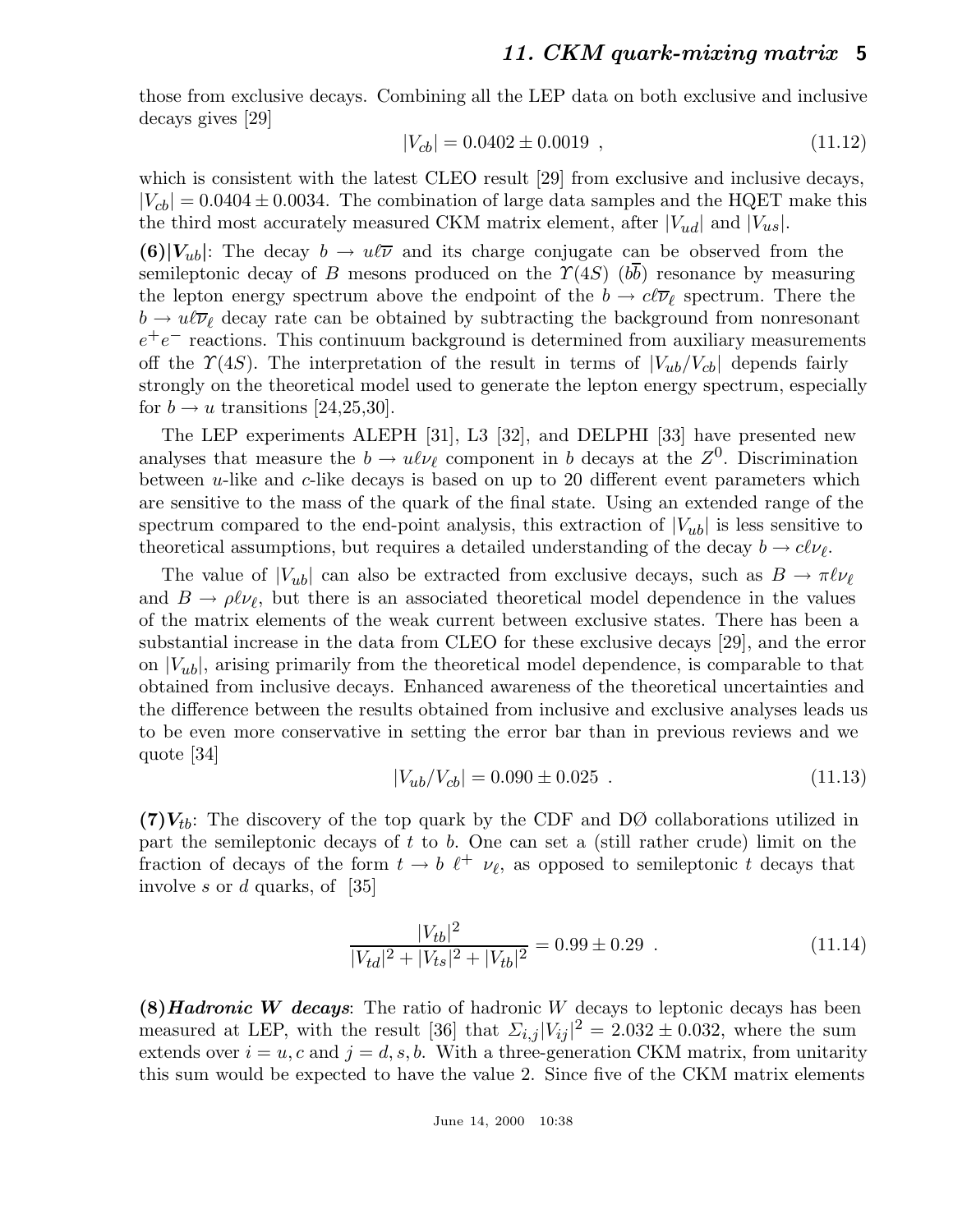are well measured or contribute negligibly to the sum of the squares, this measurement can also be used as a precision measurement of  $|V_{cs}| = 0.9891 \pm 0.016$ .

For most of these CKM matrix elements the principal error is no longer experimental, but rather theoretical. This arises from explicit model dependence in interpreting data or in the use of specific hadronic matrix elements to relate experimental measurements to weak transitions of quarks. This type of uncertainty arises even more strongly in extracting CKM matrix elements from loop diagrams, as discussed below. Such errors are not distributed in a Gaussian manner. We have taken the interpretation that a "1  $\sigma$ " range in a theoretical error corresponds to a 68% likelihood that the true value lies within " $\pm 1$   $\sigma$ " of the central value. While we do use the central values with the quoted errors to make a best overall fit to the CKM matrix, the result should be taken with appropriate care, and we regard extending this to multi-standard-deviation determinations of allowed regions for CKM matrix elements as unfounded.

The results for three generations of quarks, from Eqs.  $(11.6)$ – $(11.8)$  and Eqs.  $(11.11)$ – (11.14), plus unitarity, are summarized in the matrix in Eq. (11.2). The ranges given there are different from those given in Eqs.  $(11.6)$ – $(11.14)$  because of the inclusion of unitarity, but are consistent with the one-standard-deviation errors on the input matrix elements. Note in particular that the unitarity constraint has pushed  $|V_{ud}|$  about one standard deviation higher than given in Eq. (11.6). If we had kept the error on  $|V_{ud}|$ quoted by Hardy and Towner [10], we would have a violation of unitarity in the first row of the CKM matrix by about two standard deviations. While this bears watching and encourages another more accurate measurement of  $|V_{us}|$ , we do not see this presently as a major challenge to the validity of the three-generation Standard Model.

The data do not preclude there being more than three generations. Moreover, the entries deduced from unitarity might be altered when the CKM matrix is expanded to accommodate more generations. Conversely, the known entries restrict the possible values of additional elements if the matrix is expanded to account for additional generations. For example, unitarity and the known elements of the first row require that any additional element in the first row have a magnitude  $|V_{ub'}|$  < 0.10. When there are more than three generations, the allowed ranges (at 90% CL) of the matrix elements connecting the first three generations are

$$
\begin{pmatrix}\n0.9722 \text{ to } 0.9748 & 0.216 \text{ to } 0.223 & 0.002 & \text{to } 0.005 & \dots \\
0.209 \text{ to } 0.228 & 0.959 \text{ to } 0.976 & 0.037 & \text{to } 0.043 & \dots \\
0 \text{ to } 0.09 & 0 & \text{to } 0.16 & 0.07 & \text{to } 0.993 & \dots \\
\vdots & \vdots & \vdots & \vdots & \vdots\n\end{pmatrix},\n\tag{11.15}
$$

where we have used unitarity (or the expanded matrix) and the measurements of the magnitudes of the CKM matrix elements (including the constraint from hadronic W decays), resulting in the weak bound  $|V_{tb}| > 0.07$ .

Further information, particularly on CKM matrix elements involving the top quark, can be obtained from flavor-changing processes that occur at the one-loop level. We have not used this information in the discussion above since the derivation of values for  $V_{td}$  and  $V_{ts}$ in this manner from, for example, B mixing or  $b \to s\gamma$ , require an additional assumption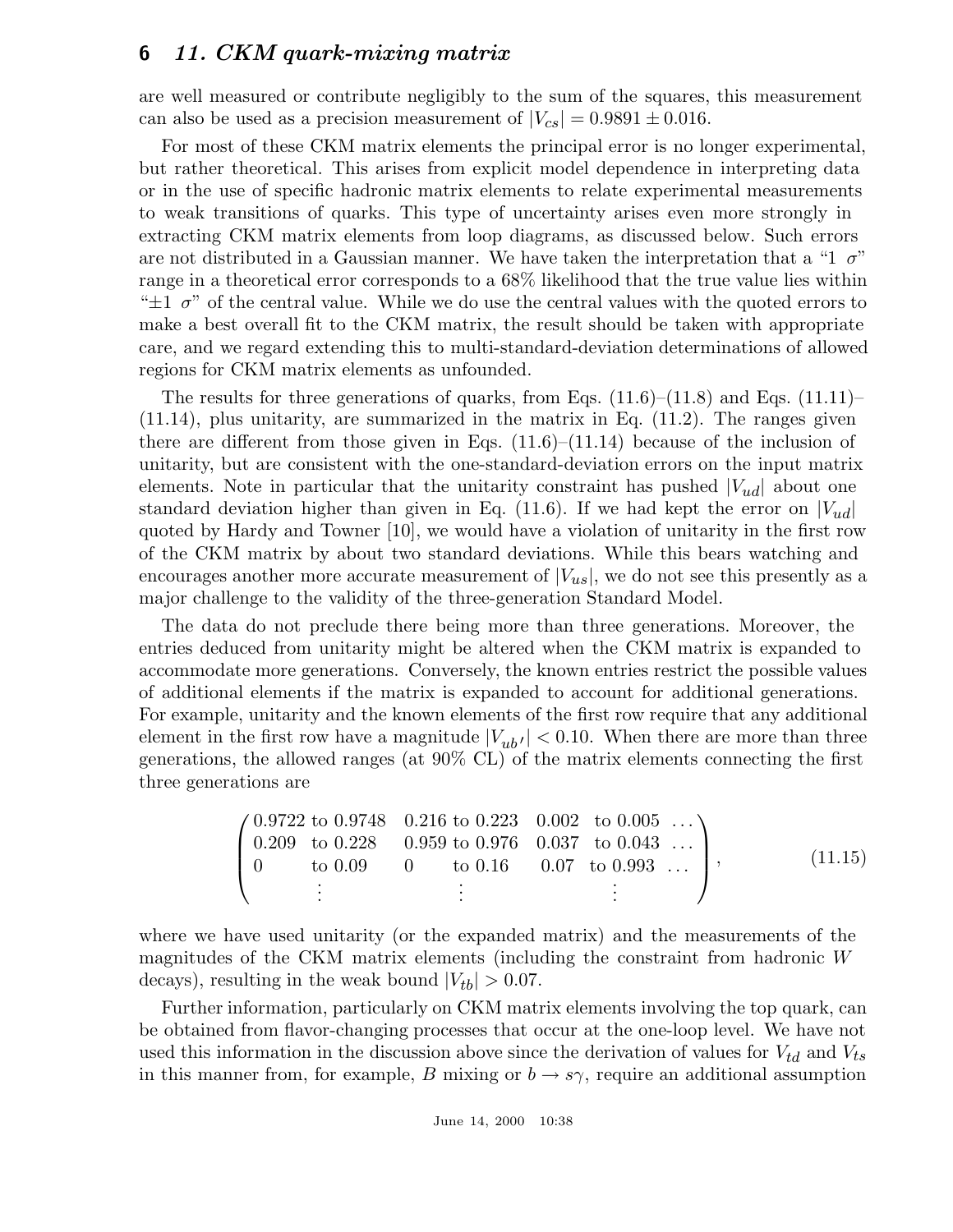that the top-quark loop, rather than new physics, gives the dominant contribution to the process in question. Conversely, the agreement of CKM matrix elements extracted from loop diagrams with the values based on direct measurements and three generations can be used to place restrictions on new physics.

The measured value [37] of  $\Delta M_{B_d} = 0.473 \pm 0.016$  ps<sup>-1</sup> from  $B_d^0 - \overline{B}_d^0$  mixing can be turned in this way into information on  $|V_{tb}^*V_{td}|$ , assuming that the dominant contribution to the mass difference arises from the matrix element between a  $B_d$  and a  $B_d$  of an operator that corresponds to a box diagram with W bosons and top quarks as sides. Using the characteristic hadronic matrix element that then occurs,  $\widehat{B}_{B_d} f_{B_d}^2 = (210 \pm 40 \text{ MeV})^2$  from lattice QCD calculations [38], which we regard as having become the most reliable source of such matrix elements, next-to-leading-order QCD corrections ( $\eta_{\text{QCD}} = 0.55$ ) [39], and the running top-quark mass,  $\overline{m}_t(m_t) = 166 \pm 5$ GeV, as input,

$$
|V_{tb}^* \cdot V_{td}| = 0.0083 \pm 0.0016 , \qquad (11.16)
$$

where the uncertainty comes primarily from that in the hadronic matrix elements, whose estimated errors are combined linearly.

In the ratio of  $B_s$  to  $B_d$  mass differences, many common factors (such as the QCD correction and dependence on the top-quark mass) cancel, and we have

$$
\frac{\Delta M_{Bs}}{\Delta M_{B_d}} = \frac{M_{Bs}}{M_{B_d}} \frac{\widehat{B}_{Bs} f_{Bs}^2}{\widehat{B}_{B_d} f_{B_d}^2} \frac{|V_{tb}^* \cdot V_{ts}|^2}{|V_{tb}^* \cdot V_{td}|^2} \,. \tag{11.17}
$$

With the experimentally measured masses [22],  $\widehat{B}_{Bs}/\widehat{B}_{Bd} = (1.14 \pm 0.13)^2$  with quite conservative error bars from lattice QCD [38], and the improved experimental lower limit [37] at 95% CL of  $\Delta M_{B_s} > 14.3 \text{ ps}^{-1}$ ,

$$
|V_{td}|/|V_{ts}| < 0.24\tag{11.18}
$$

Since with three generations,  $|V_{ts}| \approx |V_{cb}|$ , this result converts to  $|V_{td}| < 0.010$ , which is a significant constraint by itself (see Fig. 11.2).

The CLEO observation [40] of  $b \to s\gamma$  can be translated [41] similarly into  $|V_{ts}|/|V_{cb}| = 1.1 \pm 0.43$ , where the large uncertainty is again dominantly theoretical. In  $K^+ \to \pi^+ \nu \overline{\nu}$  there are significant contributions from loop diagrams involving both charm and top quarks. Experiment is just beginning to probe the level predicted in the Standard Model [42].

All these additional indirect constraints are consistent with the matrix elements obtained from the direct measurements plus unitarity, assuming three generations; with the recent results on B mixing and theoretical improvements in lattice calculations, adding the indirect constraints to the fit reduces the range allowed for  $|V_{td}|$ .

Direct and indirect information on the CKM matrix is neatly summarized in terms of "the unitarity triangle," one of six such triangles that correspond to the unitarity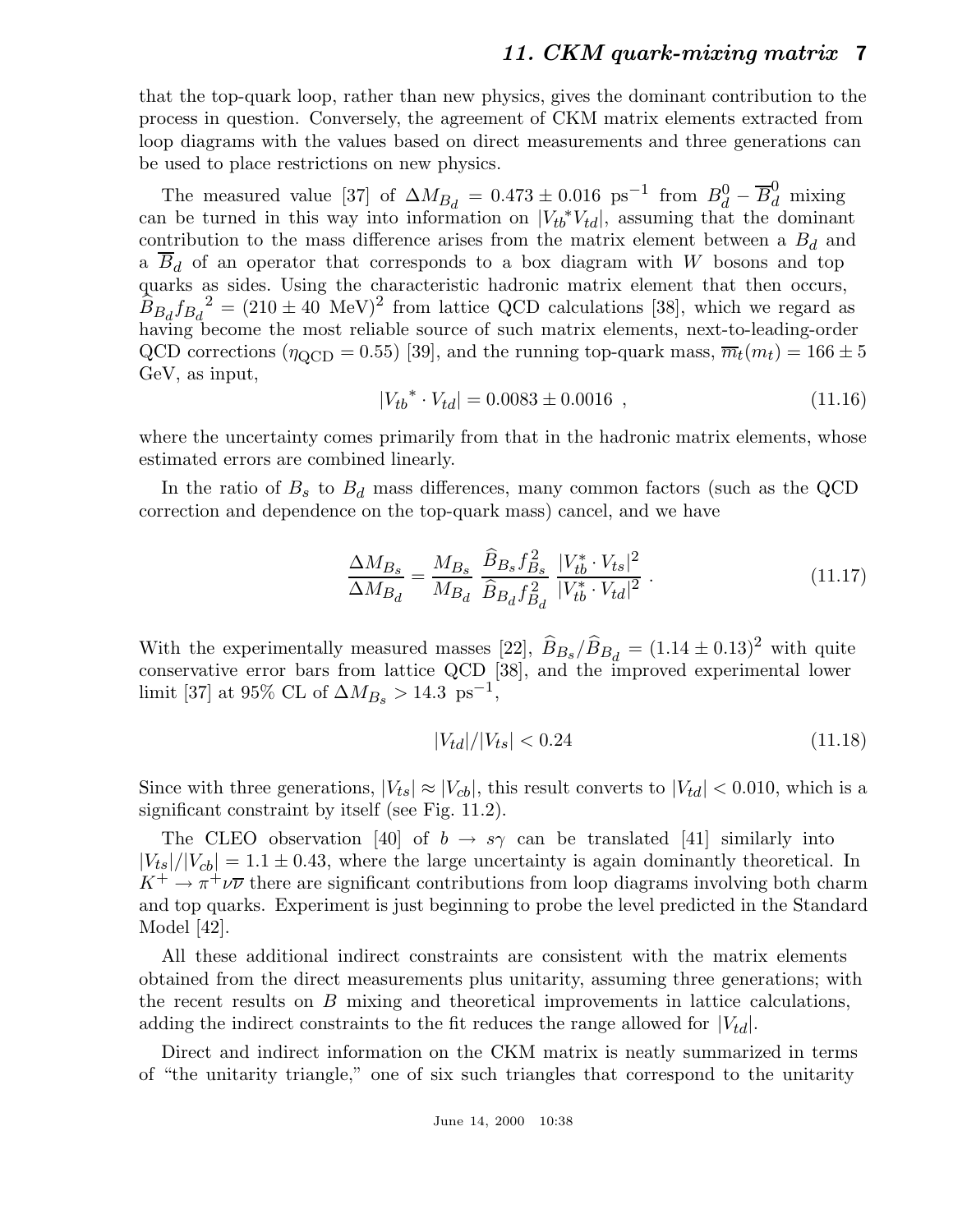condition applied to two different rows or columns of the CKM matrix. Unitarity of the  $3 \times 3$  CKM matrix applied to the first and third columns yields

$$
V_{ud}V_{ub}^* + V_{cd}V_{cb}^* + V_{td}V_{tb}^* = 0.
$$
\n(11.19)

The unitarity triangle is just a geometrical presentation of this equation in the complex plane [43]. We can always choose to orient the triangle so that  $V_{cd} V_{cb}^*$  lies along the horizontal; in the parametrization we have chosen,  $V_{cb}$  is real, and  $V_{cd}$  is real to a very good approximation in any case. Setting cosines of small angles to unity, Eq. (11.19) becomes

$$
V_{ub}^* + V_{td} = s_{12} V_{cb}^* , \t\t(11.20)
$$

which is shown as the unitarity triangle in Fig.  $11.1(a)$ . Rescaling the triangle by a factor  $[1/|s_{12} \ V_{cb}|]$  so that the base is of unit length, the coordinates of the vertices become

$$
A(\text{Re}(V_{ub})/|s_{12} \ V_{cb}| , -\text{Im}(V_{ub})/|s_{12} \ V_{cb}| ), B(1,0) , C(0,0) .
$$
 (11.21)

In the Wolfenstein parametrization  $[4]$ , the coordinates of the vertex A of the unitarity triangle are simply  $(\rho, \eta)$ , as shown in Fig. 11.1(b). The angle  $\gamma = \delta_{13}$ .



**Figure 11.1:** (a) Representation in the complex plane of the triangle formed by the CKM matrix elements  $V_{ub}^*$ ,  $V_{td}$ , and  $s_{12}$   $V_{cb}^*$ . (b) Rescaled triangle with vertices  $A(\rho, \eta)$ ,  $B(1, 0)$ , and  $C(0, 0)$ .

June 14, 2000 10:38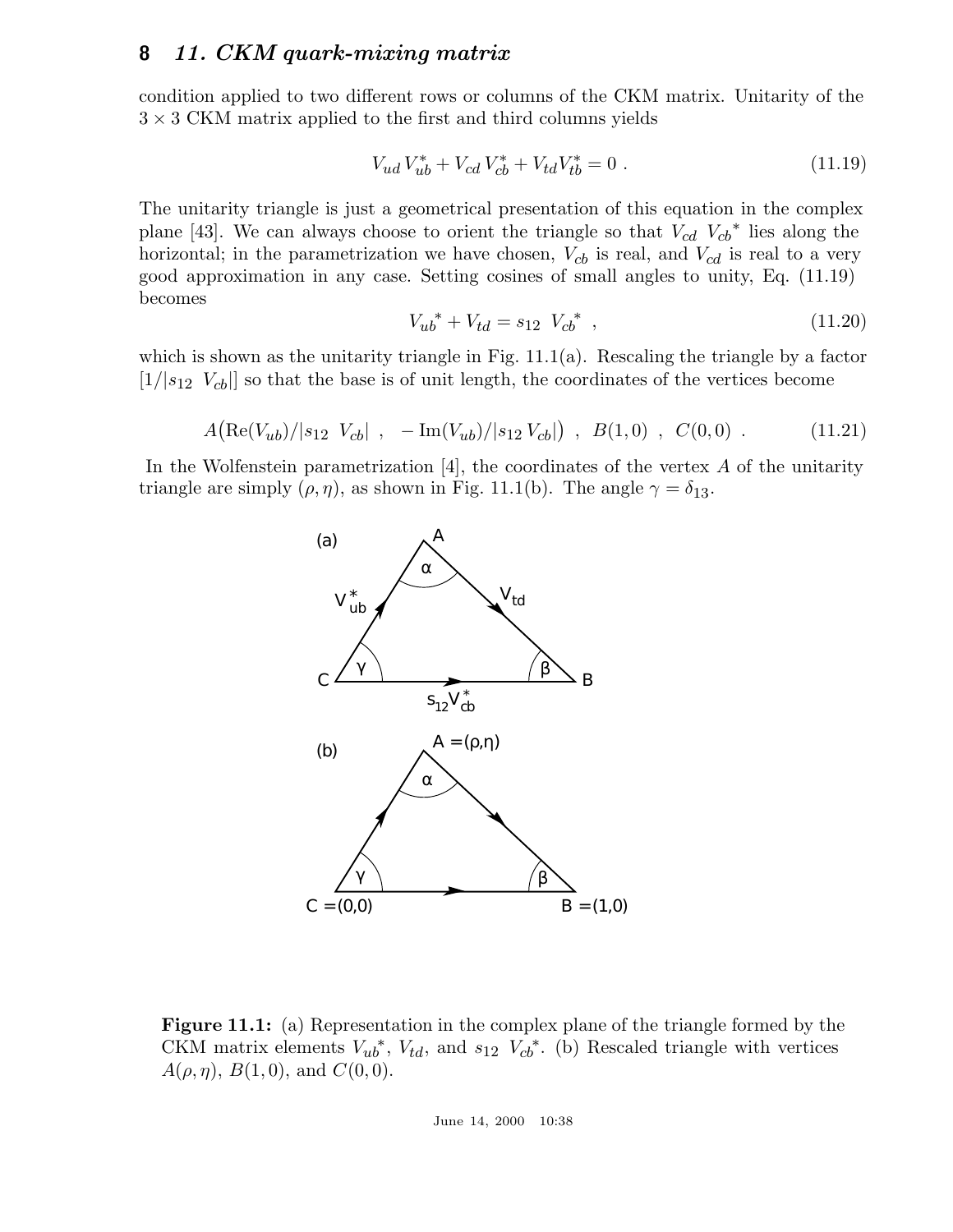CP-violating processes will involve the phase in the CKM matrix, assuming that the observed CP violation is solely related to a nonzero value of this phase. This allows additional constraints to be brought to bear. More specifically, a necessary and sufficient condition for CP violation with three generations can be formulated in a parametrization-independent manner in terms of the nonvanishing of the determinant of the commutator of the mass matrices for the charge  $2e/3$  and charge  $-e/3$  quarks [44]. CP-violating amplitudes or differences of rates are all proportional to the CKM factor in this quantity. This is the product of factors  $s_{12} s_{13} s_{23} c_{12} c_{13}^2 c_{23} s_{0} s_{13}$  in the parametrization adopted above, and is  $s_1^2 s_2 s_3 c_1 c_2 c_3 s_\delta$  in that of Ref. 1. With the approximation of setting cosines to unity, this is just twice the area of the unitarity triangle.

While hadronic matrix elements whose values are imprecisely known generally enter the calculations, the constraints from CP violation in the neutral kaon system, taken together with the restrictions on the magnitudes of the CKM matrix elements shown above, are tight enough to restrict considerably the range of angles and the phase of the CKM matrix. For example, the constraint obtained from the CP-violating parameter  $\epsilon$ in the neutral  $K$  system corresponds to the vertex  $A$  of the unitarity triangle lying on a hyperbola for fixed values of the hadronic matrix elements [45,46]. In addition, following the initial evidence [47], it is now established that direct  $\overline{CP}$  violation in the weak transition from a neutral K to two pions exists, *i.e.*, that the parameter  $\epsilon'$  is nonzero [48]. However, theoretical uncertainties in hadronic matrix elements of cancelling amplitudes presently preclude this measurement from giving a significant constraint on the unitarity triangle.

The constraints on the vertex of the unitarity triangle that follow from  $|V_{ub}|$ , B mixing, and  $\epsilon$  are shown in Fig. 11.2. The improved limit in Eq. (11.18) that arises from the ratio of  $B_s$  to  $B_d$  mixing eliminates a significant region for the vertex A of the unitarity triangle, a region otherwise allowed by direct measurements of the CKM matrix elements, essentially limiting the vertex A to be in the first quadrant ( $\rho$  positive). The limit is not far from the value we would expect from the other information on the unitarity triangle. Thus a significant increase in experimental sensitivity to  $B_s$  mixing will lead either to an observation of mixing or an indication of physics beyond the Standard Model. This limit is more robust theoretically since it depends on ratios (rather than absolute values) of hadronic matrix elements and is independent of the top mass or QCD corrections (which cancel in the ratio).

Ultimately in the Standard Model, the CP-violating process  $K_L \to \pi^0 \nu \overline{\nu}$  offers high precision in measuring the imaginary part of  $V_{td} \cdot V_{ts}^*$ , which, given  $V_{ts}$ , will yield the altitude of the unitarity triangle. However, the experimental upper limit is presently many orders of magnitude away from the requisite sensitivity.

For CP-violating asymmetries of neutral B mesons decaying to CP eigenstates, for certain final states arising from a single weak decay amplitude there is a direct relationship between the magnitude of the asymmetry in a given decay and  $\sin 2\phi$ , where  $\phi = \alpha$ ,  $\beta$ ,  $\gamma$  is an appropriate angle of the unitarity triangle [43]. The CDF Collaboration has used the decay  $B_d(B_d) \to \psi K_S$  to obtain a first indication [49] of a nonvanishing asymmetry,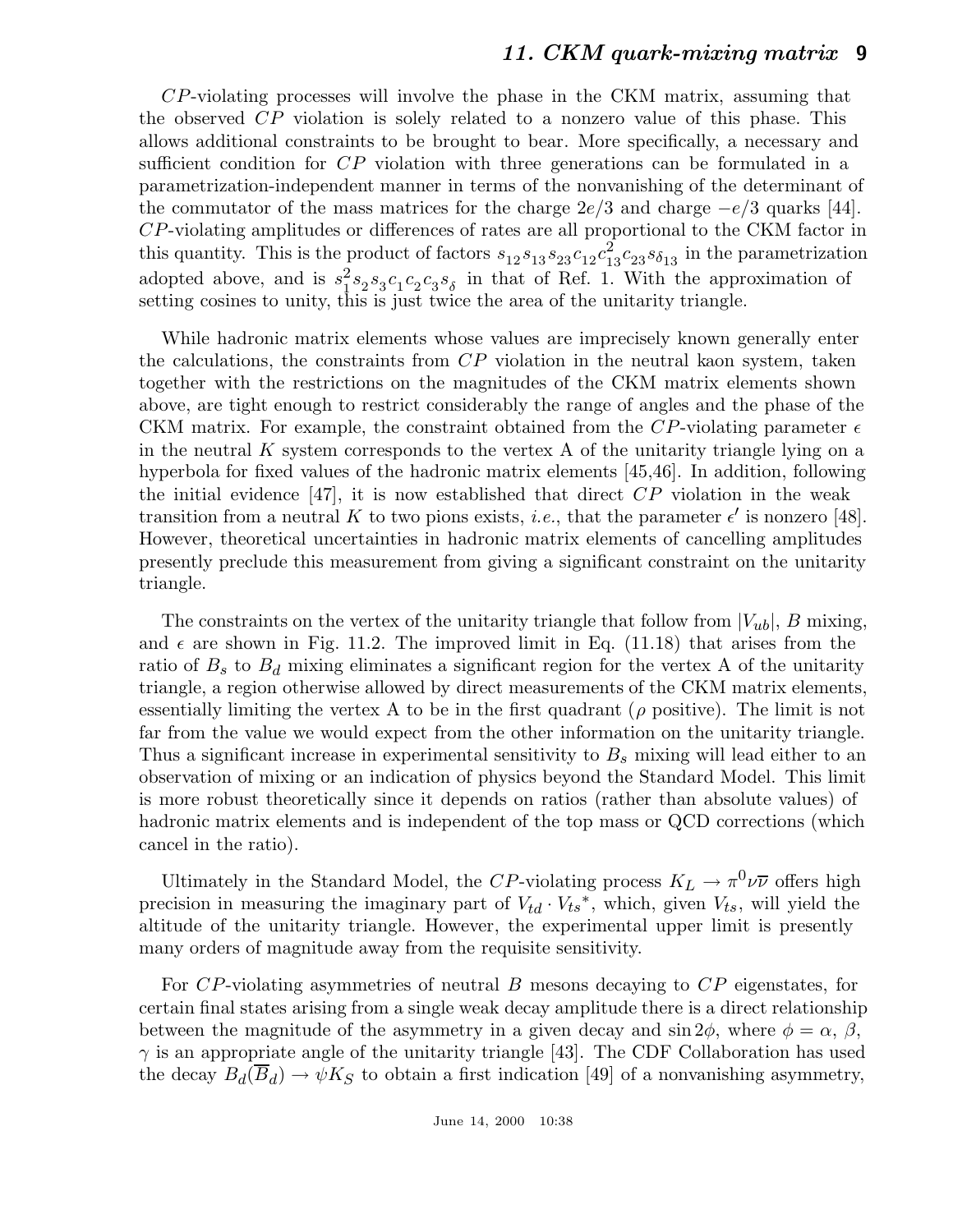

Figure 11.2: Constraints on the position of the vertex, A, of the unitarity triangle following from  $|V_{ub}|$ , B mixing, and the CP-violating parameter  $\epsilon$ . A possible unitarity triangle is shown with A in the preferred region.

corresponding to a value of  $\sin 2\beta$ :

$$
\sin 2\beta = 0.79^{+0.41}_{-0.44} \tag{11.22}
$$

This is consistent with the other information in Fig. 11.2 including having the correct sign, which is positive at the 93% CL. It presages the data that will be obtained in the next several years on both the magnitudes and relative phases of the CKM matrix elements, permitting incisive tests of this part of the Standard Model. (See Sec. 12 on CP Violation and the review on "CP Violation in B decay—Standard Model Predictions" in the B Listings.)

#### **References:**

- 1. M. Kobayashi and T. Maskawa, Prog. Theor. Phys. **49**, 652 (1973).
- 2. N. Cabibbo, Phys. Rev. Lett. **10**, 531 (1963).
- 3. L.-L. Chau and W.-Y. Keung, Phys. Rev. Lett. **53**, 1802 (1984); H. Harari and M. Leurer, Phys. Lett. **B181**, 123 (1986); H. Fritzsch and J. Plankl, Phys. Rev. **D35**, 1732 (1987); F.J. Botella and L.-L. Chao, Phys. Lett. **B168**, 97 (1986).
- 4. L. Wolfenstein, Phys. Rev. Lett. **51**, 1945 (1983).
- 5. C.D. Froggatt and H.B. Nielsen, Nucl. Phys. **B147**, 277 (1979); H. Fritzsch, Nucl. Phys. **B155**, 189 (1979); S. Dimopoulos, L.J. Hall, and S. Rabi, Phys. Rev. Lett. **68**, 1984 (1992); H. Fritzsch and Z.-Z. Xing, Phys. Lett. **B413**, 396 (1997). 6. W.J. Marciano and A. Sirlin, Phys. Rev. Lett. **56**, 22 (1986);
	- A. Sirlin and R. Zucchini, Phys. Rev. Lett. **57**, 1994 (1986);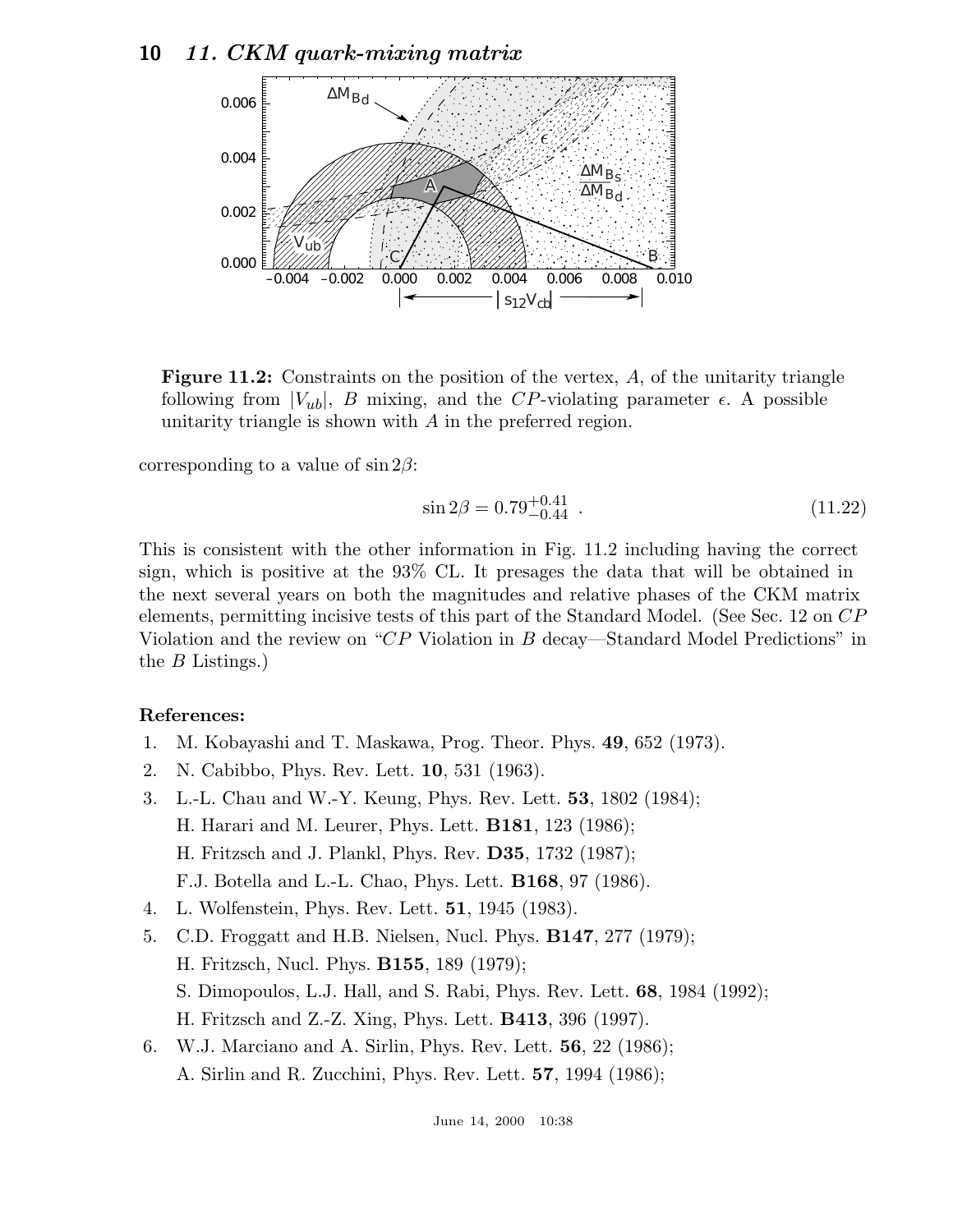W. Jaus and G. Rasche, Phys. Rev. **D35**, 3420 (1987);

A. Sirlin, Phys. Rev. **D35**, 3423 (1987).

- 7. B.A. Brown and W.E. Ormand, Phys. Rev. Lett. **62**, 866 (1989).
- 8. F.C. Barker et al., Nucl. Phys. **A540**, 501 (1992); F.C. Barker et al., Nucl. Phys. **A579**, 62 (1994).
- 9. G. Savard et al., Phys. Rev. Lett. **74**, 1521 (1995).
- 10. J.C. Hardy and I.S. Towner, talk at WEIN98 (Santa Fe, June 14–21, 1998) and nucl-th/9809087.
- 11. K.P. Saito and A.W. Thomas, Phys. Lett. **B363**, 157 (1995).
- 12. K. Tsushima, K. Saito, and A.W. Thomas, nucl-th/9907101.
- 13. H. Abele et al., Phys. Lett. **B407**, 212 (1997); J. Reich et al., ILL Workshop, October 1998; E. Bopp et al., Phys. Rev. Lett. **56**, 919 (1986); P. Liaud, Nucl. Phys. **A612**, 53 (1997).
- 14. H. Leutwyler and M. Roos, Z. Phys. **C25**, 91 (1984). See also the work of R.E. Shrock and L.-L. Wang, Phys. Rev. Lett. **41**, 1692 (1978).
- 15. J.F. Donoghue, B.R. Holstein, and S.W. Klimt, Phys. Rev. **D35**, 934 (1987).
- 16. R. Flores-Mendieta, A. García, and G. Sánchez-Colón, Phys. Rev. D54, 6855 (1996).
- 17. M. Bourquin et al., Z. Phys. **C21**, 27 (1983).
- 18. H. Abramowicz et al., Z. Phys. **C15**, 19 (1982).
- 19. S.A. Rabinowitz et al., Phys. Rev. Lett. **70**, 134 (1993); A.O. Bazarko et al., Z. Phys. **C65**, 189 (1995).
- 20. N. Ushida et al., Phys. Lett. **B206**, 375 (1988).
- 21. F. Bletzacker, H.T. Nieh, and A. Soni, Phys. Rev. **D16**, 731 (1977).
- 22. C. Caso et al., Review of Particle Physics, Eur. Phys. J. **C3**, 1 (1998).
- 23. T.M. Aliev et al., Yad. Fiz. **40**, 823 (1984) [Sov. J. Nucl. Phys. **40**, 527 (1984)].
- 24. M. Bauer, B. Stech, and M. Wirbel, Z. Phys. **C29**, 637 (1985).
- 25. B. Grinstein, N. Isgur, and M.B. Wise, Phys. Rev. Lett. **56**, 298 (1986); B. Grinstein et al., Phys. Rev. **D39**, 799 (1989).
- 26. P. Abreu et al., Phys. Lett. **B439**, 209 (1998); R. Barate et al., Phys. Lett. **B465**, 349 (1999).
- 27. N. Isgur and M.B. Wise, Phys. Lett. **B232**, 113 (1989) and Phys. Lett. **B237**, 527 (1990); E.E. Eichten and B. Hill, Phys. Lett. **B234**, 511 (1990);

M.E. Luke, Phys. Lett. **B252**, 447 (1990).

28. M. Neubert, to appear in Heavy Flavors, Second Edition, edited by A.J. Buras and M. Lindner (World Scientific, Singapore, 1997), p. 239.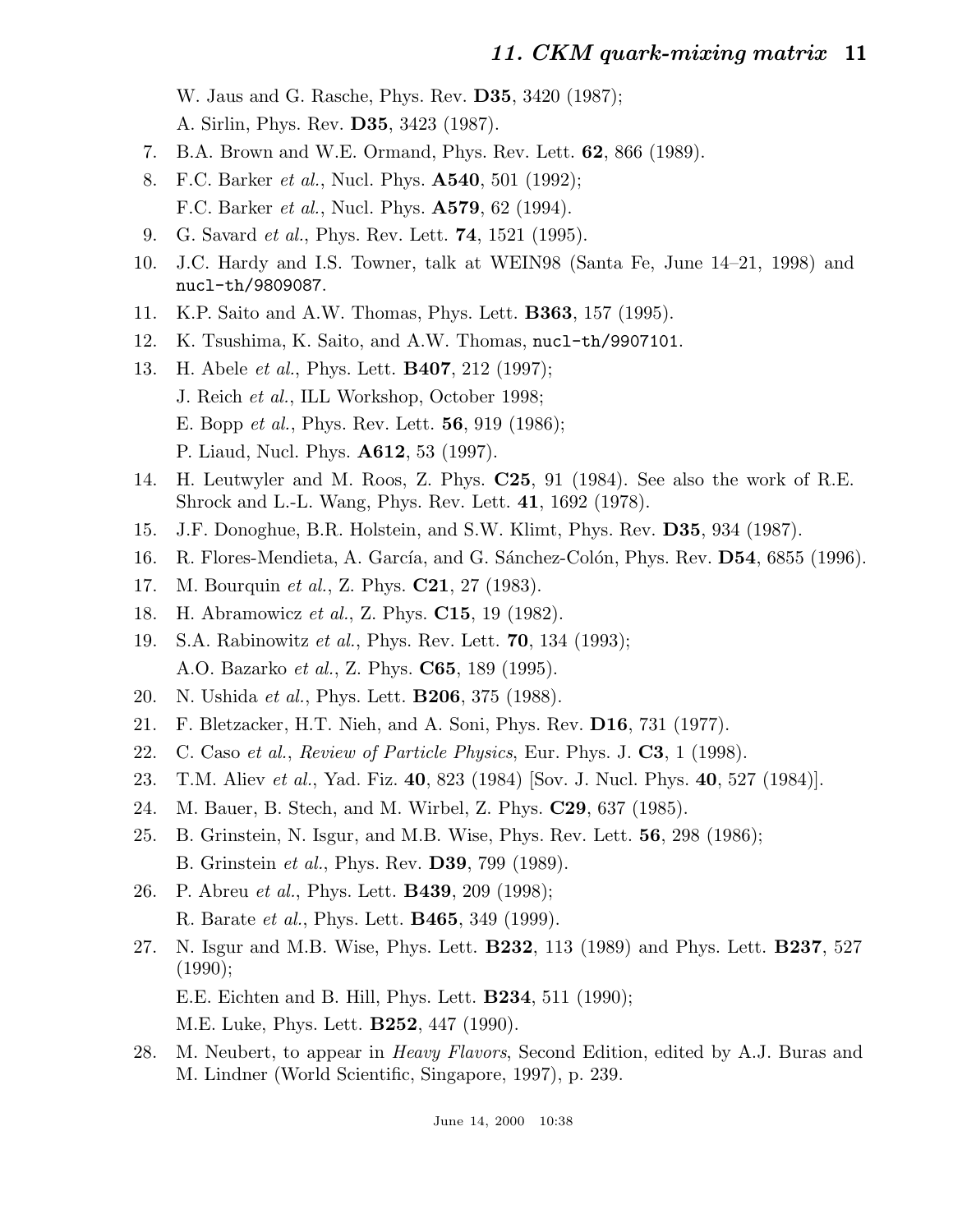- 29. R. Poling, plenary talk at the XIX International Symposium on Lepton and Photon Interactions at High Energies (Stanford, August 9–14, 1999).
- 30. G. Altarelli et al., Nucl. Phys. **B208**, 365 (1982).
- 31. R. Barate et al., Eur. Phys. J. **C6**, 555 (1999).
- 32. M. Acciarri et al., Phys. Lett. **B436**, 174 (1998).
- 33. P. Abreu et al., Phys. Lett. **B478**, 14 (2000).
- 34. A. Falk, plenary talk at the XIX International Symposium on Lepton and Photon Interactions at High Energies (Stanford, August 9–14, 1999);

Z. Ligeti, invited talk at KAON'99 (Chicago, June 21–26, 1999), Fermilab preprint FERMILAB-Conf-99/213-T, and hep-ph/9908432.

- 35. A.P. Heinson, invited talk at the Second International Conference on B Physics and CP Violation (Honolulu, March 24–27, 1997) and hep-ex/9707026.
- 36. C. Sbarra, talk at the Rencontres de Moriond, Les Arcs, Savoie, France (March  $11-18$ , 2000).
- 37. G. Blaylock, plenary talk at the XIX International Conference on Lepton and Photon Interactions at High Energies (Stanford, August 9–14, 1999).
- 38. S. Sharpe, plenary talk at the International Conference on High Energy Physics (Vancouver, July 23–29, 1998) and hep-lat/9811006.
- 39. A.J. Buras et al., Nucl. Phys. **B347**, 491 (1990).
- 40. M.S. Alam et al., Phys. Rev. Lett. **74**, 2885 (1995).
- 41. P.A. Griffin, M. Maslip, and M. McGuigan, Phys. Rev. **D50**, 5751 (1994).
- 42. S. Adler et al., Phys. Rev. Lett. **79**, 2204 (1997); G. Redlinger, talk at KAON99 (Chicago, June 21–26, 1999).
- 43. L.-L. Chau and W.Y. Keung, Ref. 3;
	- J.D. Bjorken, private communication and Phys. Rev. **D39**, 1396 (1989);

C. Jarlskog and R. Stora, Phys. Lett. **B208**, 268 (1988);

J.L. Rosner, A.I. Sanda, and M.P. Schmidt, in Proceedings of the Workshop on High Sensitivity Beauty Physics at Fermilab, Fermilab, November 11–14, 1987, edited by A.J. Slaughter, N. Lockyer, and M. Schmidt (Fermilab, Batavia, 1988), p. 165; C. Hamzaoui, J.L. Rosner, and A.I. Sanda, ibid., p. 215.

- 44. C. Jarlskog, Phys. Rev. Lett. **55**, 1039 (1985) and Z. Phys. **C29**, 491 (1985).
- 45. The relevant QCD corrections in leading order in F.J. Gilman and M.B. Wise, Phys. Lett. **B93**, 129 (1980) and Phys. Rev. **D27**, 1128 (1983), have been extended to next-to-leading-order by A. Buras, M. Jamin, and P.H. Weisz, Nucl. Phys. **B347**, 491 (1990);

S. Herrlich and H. Nierste, Nucl. Phys. **B419**, 292 (1992) and Nucl. Phys. **B476**, 27 (1996).

46. The limiting curves in Fig. 11.2 arising from the value of  $|\epsilon|$  correspond to values of the hadronic matrix element, expressed in terms of the renormalization group